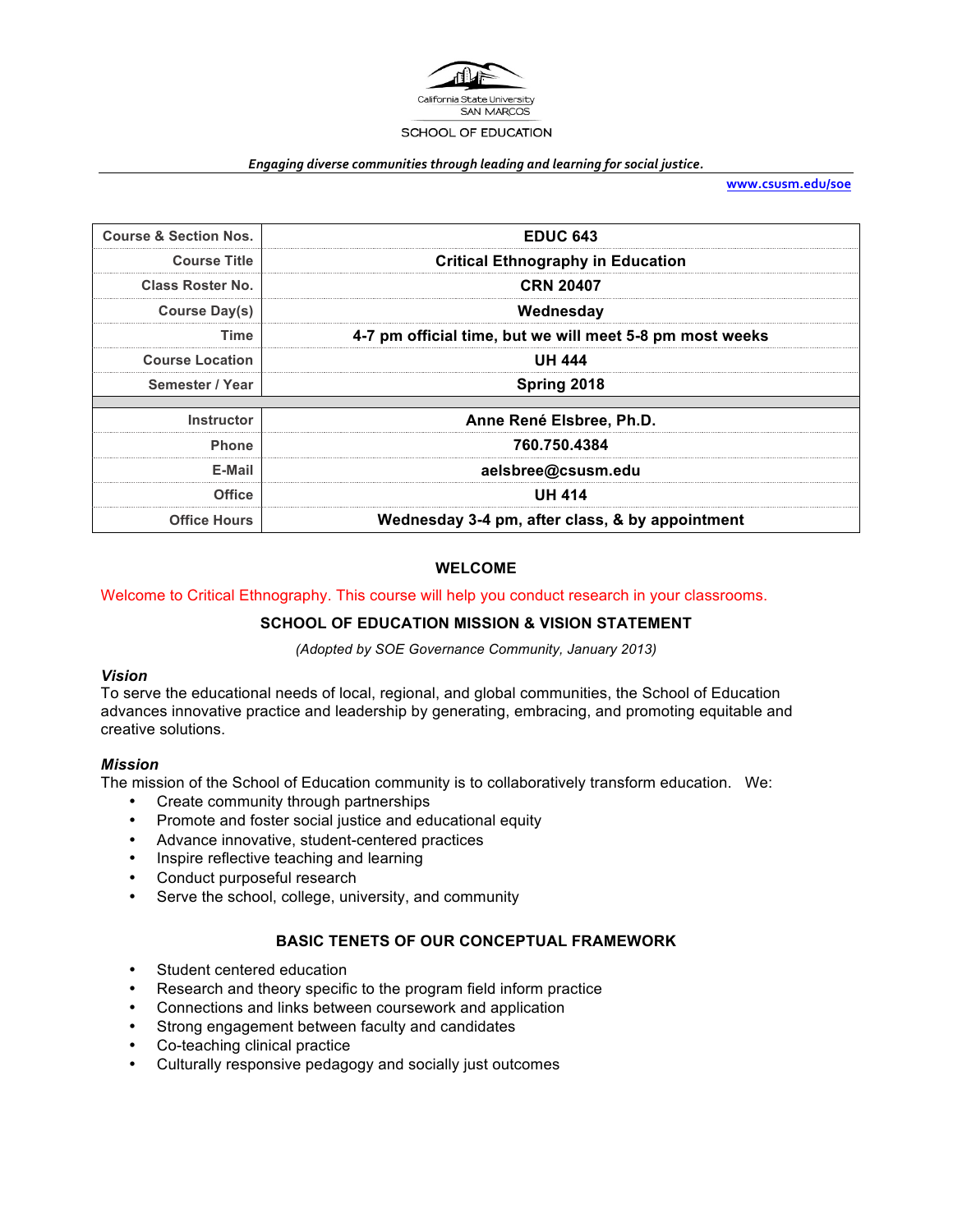# **TABLE OF CONTENTS**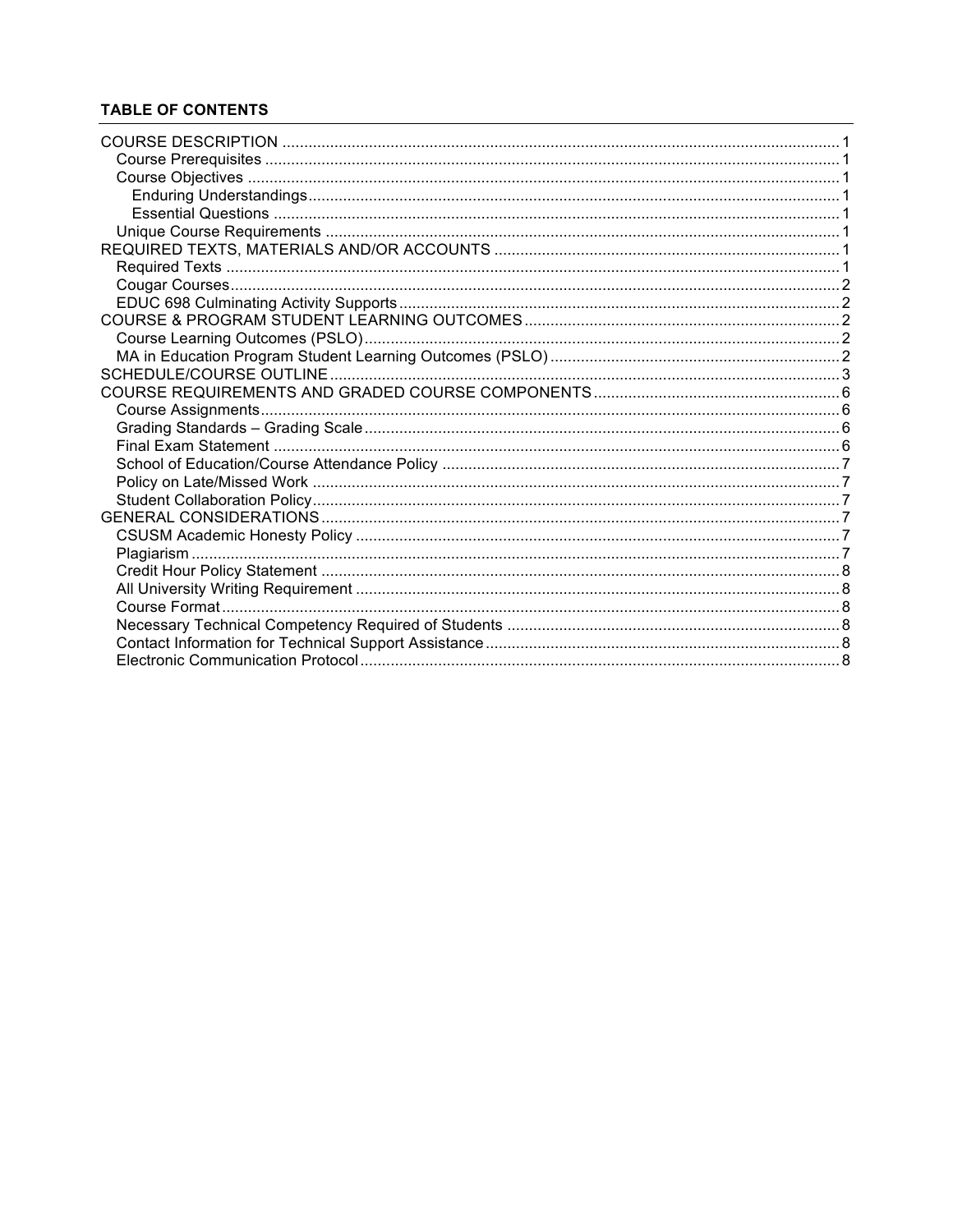## <span id="page-2-0"></span>**COURSE DESCRIPTION**

Examines the nature of ethnography as a standard tool of investigation in describing, understanding, and explaining the behavior of individuals. Uses ethnography as a tool to examine and explore public school classrooms and teaching practice from a critical pedagogy perspective. <http://www.csusm.edu/catalog/documents/2016-2018/CSUSM-2016-2018-Catalog.pdf>

### <span id="page-2-1"></span>**Course Prerequisites**

Admission to the MA in Education program is considered a prerequisite.

#### <span id="page-2-2"></span>**Course Objectives**

#### <span id="page-2-3"></span>**Enduring Understandings**

Students will understand the complexity of human learning by making familiar the activities of "other" people and thus, make "strange" our own familiar teaching/learning practices when placed against the "eyes" of other people.

- Use: Ethnography can be a useful tool for understanding behaviors of individuals (answering research questions).
- Ethics: Ethical ethnographic research is reciprocal, harmless, and socially just.
- Process:
	- o Differentiate between inductive verses deductive research.
	- $\circ$  Differentiate between emic/insider and etic/outsider perspectives and its impact.
- Product: Since art can be more expressive than words, then art-based research can be a useful strategy for collecting data, analyzing data, and disseminating research findings.

#### <span id="page-2-4"></span>**Essential Questions**

- Use: How can ethnography help educators (you) conduct research in schools and communities and ultimately improve education?
- Ethics: How do we predict consequences or evaluate our own potential to do harm? How do we reflect upon and evaluate our own purpose, intentions, and frames of analysis as researchers?
- Process: How do we create and maintain a dialogue of collaboration in our research projects between ourselves and Others? How is the specificity of the local story relevant to the broader meanings and operations of the human condition? How – in what location or through what intervention – will our work make the greatest contributions to equity, freedom, and justice? Will your research question best be answered inductively or deductively? How are you an emic/insider or etic/outsider in your research? And how can you make sense of the perspective? And how does your perspective position you as a researcher?
- Product: How can educators (you) use art-based research?

## <span id="page-2-5"></span>**Unique Course Requirements**

This course will be team taught with EDUC 628: Applied Research Methods. Some sessions will be online, separate, joint and staggered. Online session may include tasks to complete online through cougar courses, some will require meeting with classmates, and some will be devoted to independent writing. Separate sessions will dedicate time for EDUC 643 or EDUC 628. Joint sessions will include both classes and will be held at an assigned time, typically 5-8 pm in UH 444. Staggered sessions will provide some time for EDUC 643, some time for both classes, and some time for EDUC 628.

## <span id="page-2-6"></span>**REQUIRED TEXTS, MATERIALS AND/OR ACCOUNTS**

#### <span id="page-2-7"></span>**Required Texts**

- 1. North, Connie. (2009). *Teaching for Social Justice? Voices from the Front Lines.* Boulder, CO: Paradigm Publishers. ISBN 978-1-59451-618-4
- 2. American Psychological Association. (2009). *Publication Manual of the American Psychological Association, 6th Ed.* Washington, DC: APA. ISBN-13: 978-1433805615, ISBN-10: 143395068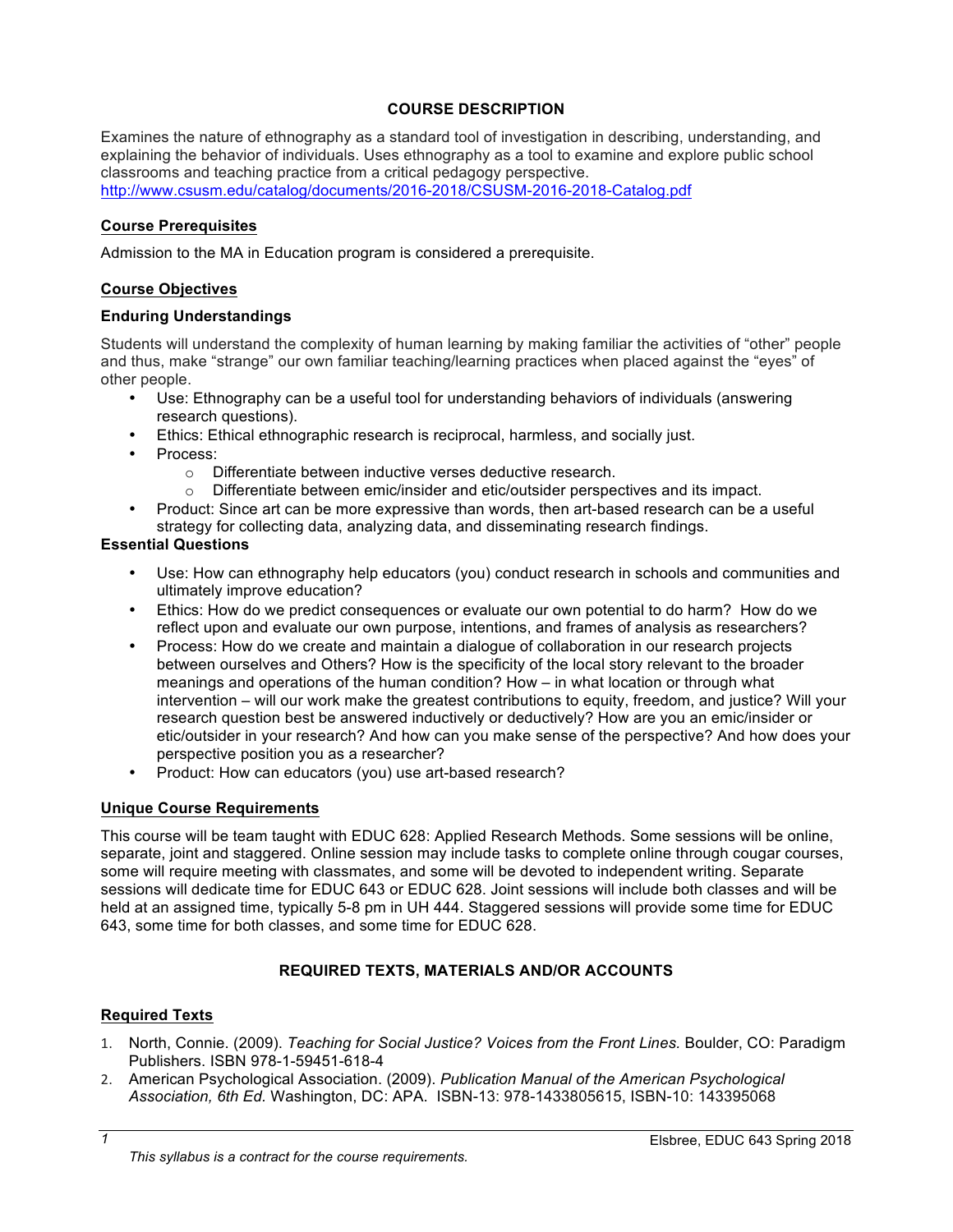### **Online Readings**

# *Art Integration in Curriculum, Instruction, and Research*

<https://sites.google.com/site/integratedthematicdesign/edss-555>

This website provides resources for designing curriculum with art as well as using art as a tool for arts-based research. The Visual and Performing Arts (VAPA) curriculum includes: fiction & graphic novels, textual art, visual art that addresses social justice, theatre, music, and dance.

#### <span id="page-3-0"></span>**Cougar Courses**

cc.csusm.edu

#### <span id="page-3-1"></span>**EDUC 698 Culminating Activity Supports**

<http://community.csusm.edu/course/view.php?id=33>

#### **Recommended Research Books**

Knowles, J. Gary. & Cole, Ardria L. (2007). *Handbook of the Arts in Qualitative Research: Perspectives, Methodologies, Examples, and Issues and Art-based Research.* Thousand Oaks, CA: SAGE Publishers.

Leavy, Patricia. (2017). Introduction to Arts-Based Research, *Handbook of Arts-Based Research.* New York, NY: The Guilford Press. Retrieved from<https://www.guilford.com/excerpts/leavy3.pdf>

Leavy, Patricia. (2015) Method Meets Art, 2nd Edition. New York, NY: The Guilford Press. Preface retrieved from<https://www.guilford.com/excerpts/leavy.pdf>

## <span id="page-3-2"></span>**COURSE & PROGRAM STUDENT LEARNING OUTCOMES**

#### <span id="page-3-3"></span>**Course Learning Outcomes (PSLO)**

Upon completion of EDUC 643 candidates will meet three Couse Learning Outcomes:

- 1. Candidates will identify the critical ethnographic methods and evaluate the ethical .
- 2. Candidates will be able to design a research plan that uses critical ethnography.
- 3. Candidates will be able to use art as a tool for implementing critical ethnography in data collection, analysis, and presentation.

## <span id="page-3-4"></span>**MA in Education Program Student Learning Outcomes (PSLO)**

The Master of Arts in Education Program assesses 4 Program Student Learning Outcomes (PSLO):

• **PSLO 1: Professional Dispositions** (EDUC 622)

Demonstrate interaction and communication skills that reflect professional dispositions and ethics, such as respect for diversity, educational equity, collaboration, and social justice.

• **PSLO 2: Leadership Skills** (EDUC 602 or EDAD 618B)

Apply leadership skills in social justice and equity to advance the profession.

• **PSLO 3: Analyze Research** (EDUC 622)

Analyze educational and/or professional research.

• **PSLO 4: Integrate Research** (EDUC 698)

Integrate research and evidence-based practices into educational and professional settings.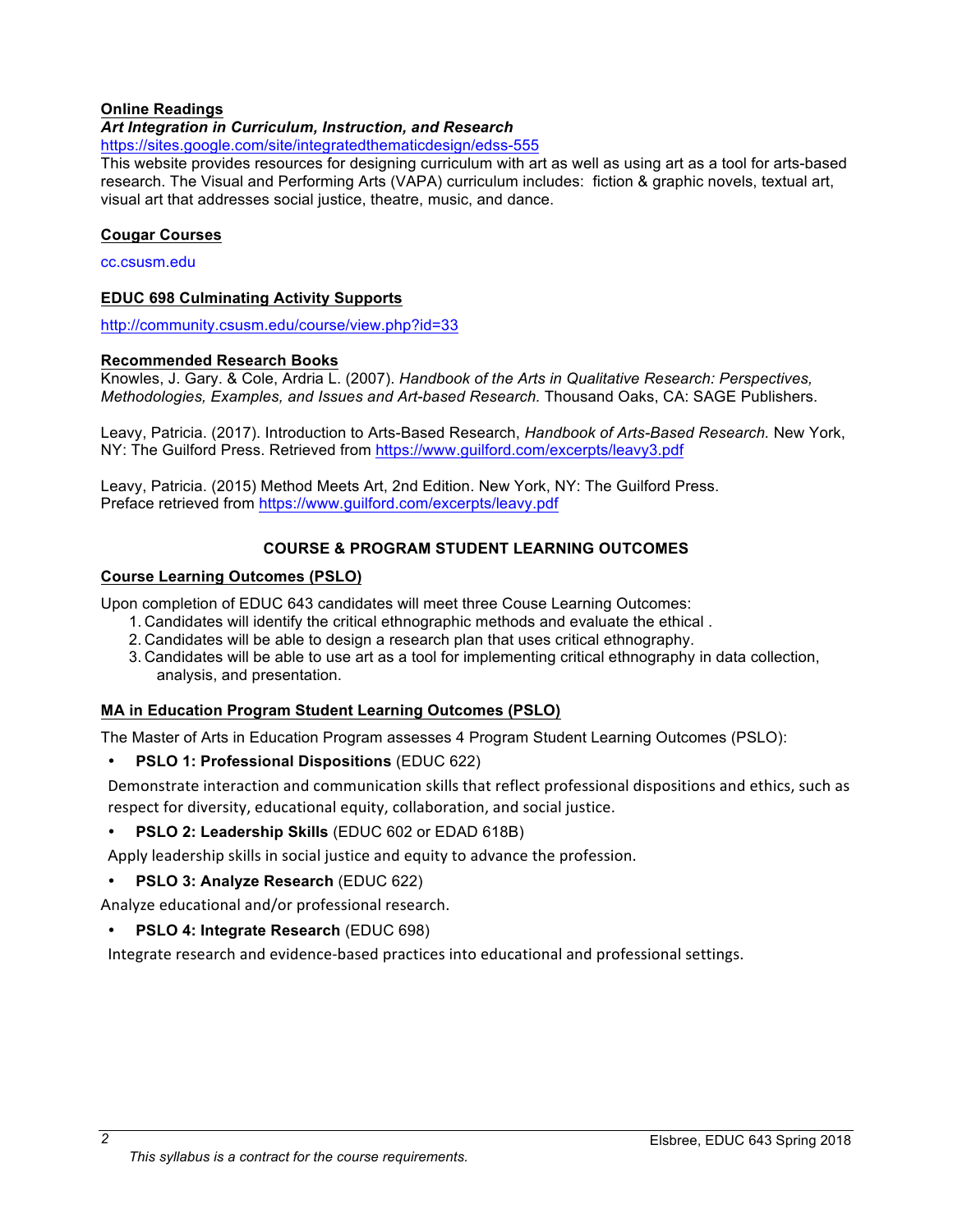### <span id="page-4-0"></span>**SCHEDULE/COURSE OUTLINE**

#### This outline is tentative - schedule may change to meet student needs.

Items in green are the online sessions.

| <b>Date</b>              | Topic &                                                                                |
|--------------------------|----------------------------------------------------------------------------------------|
|                          | <b>Assignments</b>                                                                     |
| Session 1                | Do Before Class                                                                        |
| <b>Jan 24</b>            | 1. Purchase & bring to 1 <sup>st</sup> class Teaching for Social Justice? & APA Manual |
| Course                   | 2. Read the class schedule                                                             |
| Introduction             | 3. Read the assignments descriptions                                                   |
| & Chapter One:           | Identify thesis/project goals for this semester<br>4.                                  |
| Statement of the         | Read Chapter one template, outline, sample chapter, and rubric<br>5.                   |
| Problem                  | Draft & bring a copy of you Chapter 1 to class<br>6.                                   |
| <b>Joint Session</b>     | Complete the google form survey: https://goo.gl/forms/YrHEDGtFZmaHfiTq1<br>7.          |
|                          | Do In Class                                                                            |
|                          | 1. Evaluate the sample chapter 1                                                       |
|                          | 2. Self-Assess your chapter 1                                                          |
|                          | 3.<br>Identify what needs to be revised for your chapter 1                             |
| Session 2                | Do Before to Class                                                                     |
| <b>Jan 31</b>            | By Saturday, Jan 27, send you Chapter 1 to your writing partner<br>1.                  |
| Chapter 2:               | 2.<br>By Tuesday, Jan 30, provide feedback to your writing partner for Ch 1            |
| <b>Literature Review</b> | 3.<br>Read Chapter 2 template, outline, sample chapter, and rubric                     |
| <b>Joint Session</b>     | Draft & bring Chapter 2 to class<br>4.                                                 |
|                          | 5. Read Critical Ethnography PPT                                                       |
|                          | 6. Read Teaching for Social Justice? (TSJ) p. ix-7 & 167-171                           |
|                          | Do In Class                                                                            |
|                          | 1. Evaluate the sample chapter 2                                                       |
|                          | 2. Self-Assess your chapter 2                                                          |
|                          | Identify what needs to be revised for your chapter 2<br>3.                             |
|                          | Complete the Kahoot on Critical Ethnography<br>4.                                      |
| Session 3                | Do Before to Class                                                                     |
| Feb <sub>7</sub>         | By Saturday, Feb 3, send you Chapter 2 to your writing partner<br>1.                   |
| Chapter 3:               | By Tuesday, Feb 6, provide feedback to your writing partner for Ch 2<br>2.             |
| Methodology              | 3. Read Chapter 2 template, outline, sample chapter, and rubric                        |
| <b>Joint Session</b>     | Draft & bring Chapter 3 to class<br>4.                                                 |
|                          | 5. Read Teaching for Social Justice? p. 10-42                                          |
|                          | Do In Class                                                                            |
|                          | 1. Evaluate the sample chapter                                                         |
|                          | 2. Self-Assess your chapter                                                            |
|                          | 3.<br>Identify what needs to be revised for your chapter                               |
| Session 4                | Do Before to Class                                                                     |
| Feb <sub>14</sub>        | 1. By Saturday, Feb 10, send you Chapter 3 to your writing partner                     |
| Chapter 4:               | By Tuesday, Feb 13, provide feedback to your writing partner for Ch 3<br>2.            |
| Research                 | Read Chapter 3 template, outline, sample chapter, and rubric                           |
| Data or                  | Draft & bring Chapter 4 to class<br>4.                                                 |
| Project                  | Read Teaching for Social Justice? p. 44-75<br>5.                                       |
| Presentation             | Do In Class                                                                            |
| <b>Joint Session</b>     | 1. Evaluate the sample chapter                                                         |
|                          | Self-Assess your chapter<br>2.                                                         |
|                          | Identify what needs to be revised for your chapter<br>3.                               |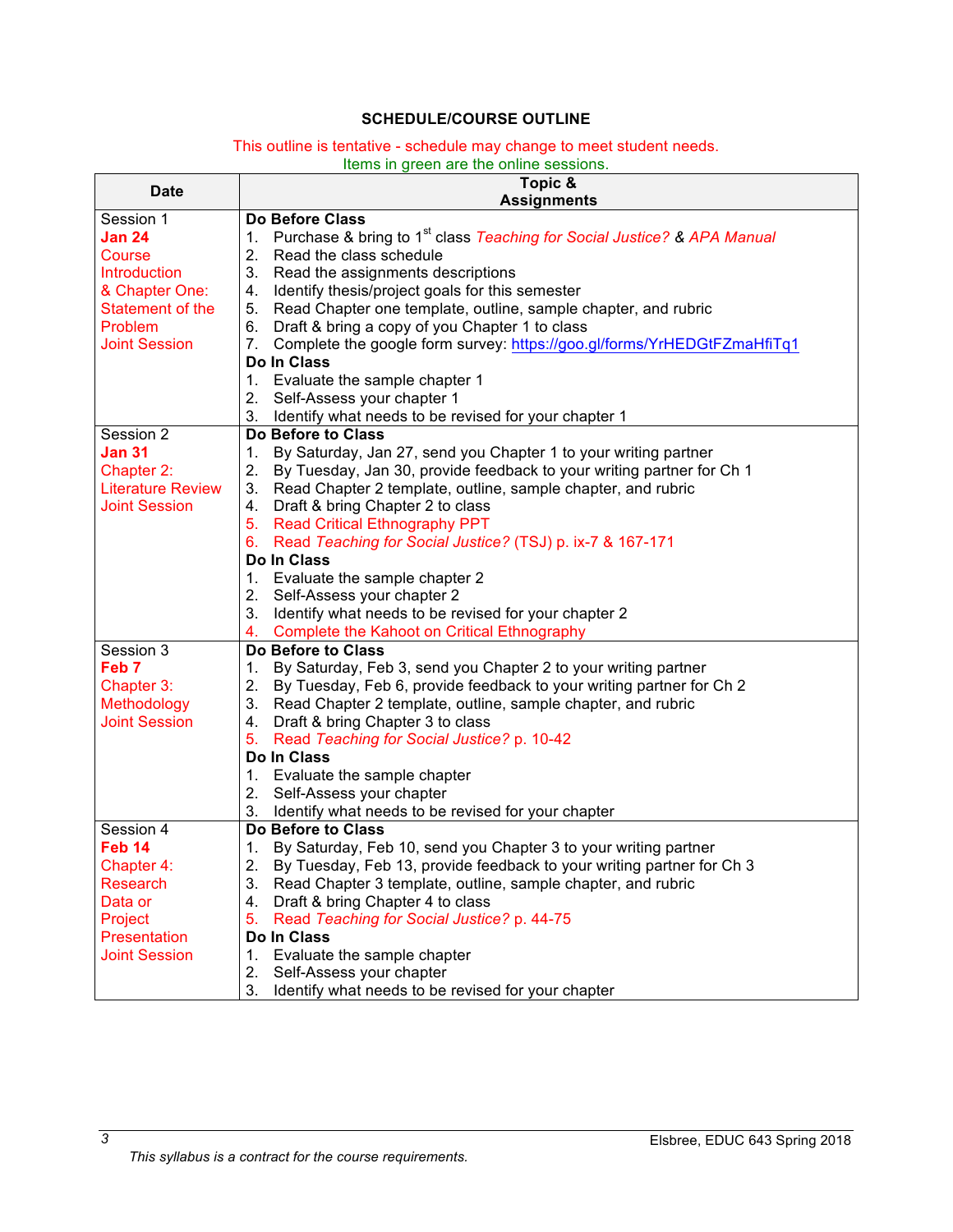| <b>Date</b>              | Topic &                                                                       |
|--------------------------|-------------------------------------------------------------------------------|
|                          | <b>Assignments</b>                                                            |
| Session 5                | Do Before to Class                                                            |
| <b>Feb 21</b>            | By Saturday, Feb 17 send you Chapter 4 to your writing partner<br>1.          |
| Chapter 5:               | 2.<br>By Tuesday, Feb 20, provide feedback to your writing partner for Ch 4   |
| <b>Recommendations</b>   | Read Chapter 4 template, outline, sample chapter, and rubric<br>3.            |
| <b>Joint Session</b>     | Draft & bring Chapter 5 to class<br>4.                                        |
|                          | 5. Read Teaching for Social Justice? p. 78-109                                |
|                          | Do In Class                                                                   |
|                          | 1. Evaluate the sample chapter                                                |
|                          | 2. Self-Assess your chapter                                                   |
|                          | 3.<br>Identify what needs to be revised for your chapter                      |
| Session 6                | Do Before to Class                                                            |
| Feb <sub>28</sub>        | 1. By Saturday Feb 24, share your chapter 5 with your partner                 |
| <b>Separate Session</b>  | 2. Provide feedback to chapter 5 to your partner by Feb 27.                   |
| Ethnography              | 3.<br>Read Teaching for Social Justice? p. 112-147                            |
| Workshop                 | Do In Class                                                                   |
|                          | 1. Prepare TSJ Presentation                                                   |
| Session 7                | <b>Do Prior to Class</b>                                                      |
| <b>March 7</b>           | 1. Meet with your TSJ team and prepare your presentation                      |
| <b>Separate Session</b>  | 2. Read Teaching for Social Justice? p. 150-166                               |
| <b>Teaching for</b>      | Revise Ch <sub>5</sub><br>3.                                                  |
| <b>Social Justice</b>    | Do In Class                                                                   |
| Presentation             | 4. Present Teaching for Social Justice?                                       |
|                          | 5. Form Art Team                                                              |
|                          | 6.<br>Assign the VAPA for each VAPA team                                      |
| Session 8/9              | Do by March 16th - Online                                                     |
| <b>March 14 &amp; 21</b> | 1. Read Falk, B. & Blumenreich, M. (2005). The Power of Questions: A guide to |
| <b>Online Session</b>    | teacher and student research. Portsmouth: NH: Heineman. Pp. 91-132.           |
| <b>Apply Ethnography</b> | Meet with your Ethnography Team to prepare Ethnography Application<br>2.      |
|                          | 3. Post Ethnography Application Draft                                         |
|                          | Send revised chapters to your committee chairperson & cc to instructor.<br>4. |
|                          | Do by March 23rd-Online                                                       |
|                          | 1. Read 2 Ethnography Application Draft postings and provide feedback:        |
|                          | a. Identify what was done well and why you make that evaluation.              |
|                          | b. Identify what you have questions about.                                    |
|                          | Identify what could be improved and how.<br>C.                                |
|                          | Meet with chairperson to determine what needs to be revised.<br>2.            |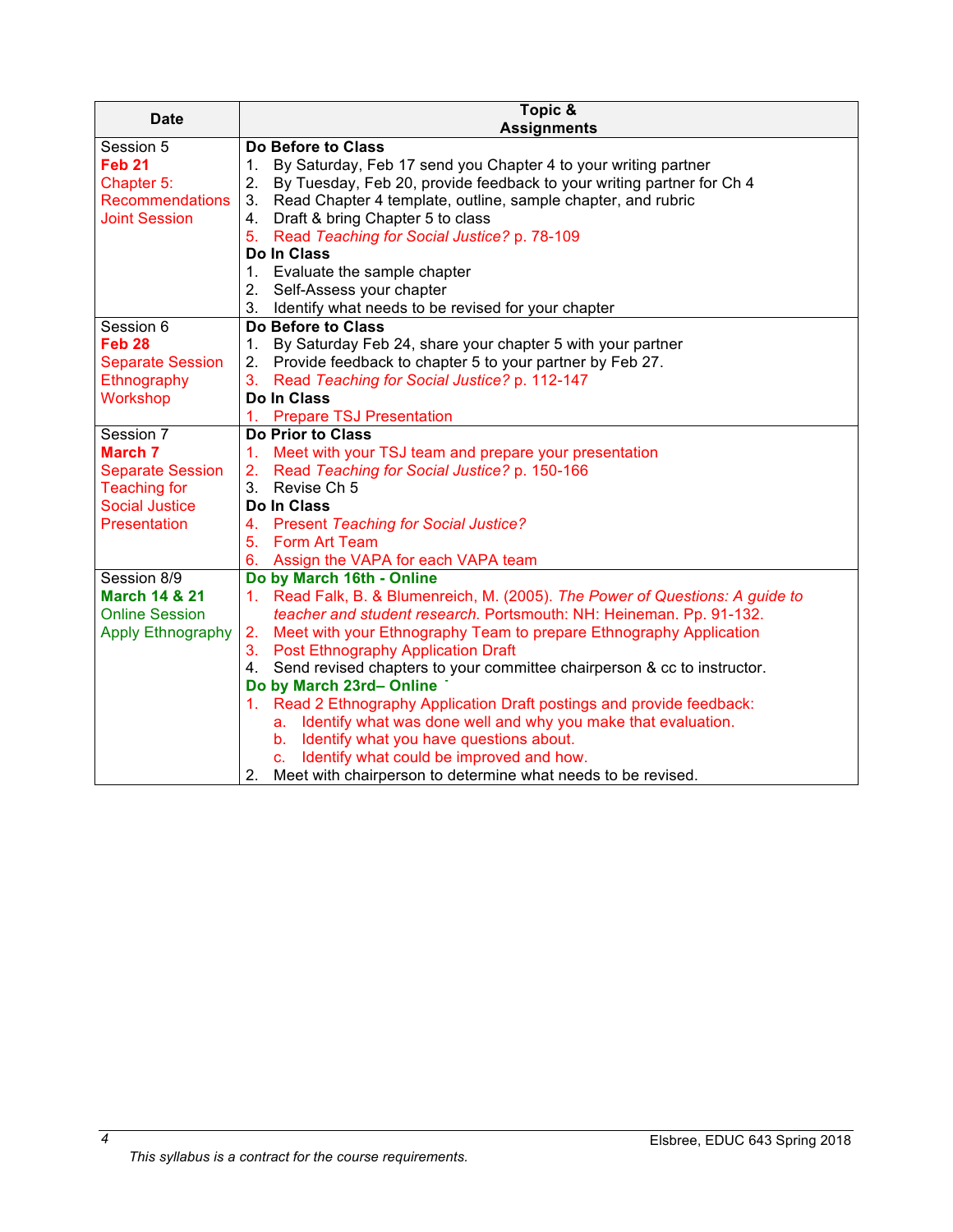| <b>Date</b>             | Topic &                                                                                                         |
|-------------------------|-----------------------------------------------------------------------------------------------------------------|
|                         | <b>Assignments</b>                                                                                              |
| Session 10/11           | Do by March 30th - Online                                                                                       |
| Mar 28 & April 4        | 1. Review how the VAPA you were assigned can be a tool for teaching, learning and                               |
| <b>Online Session</b>   | research: https://sites.google.com/site/integratedthematicdesign/edss-555                                       |
| Art as a Tool for       | 2. Watch King, Alanna. (2013). Arts-Based Research Screencast & PPT, YouTube                                    |
| Research                | video. Retrieved from https://youtu.be/s91PRFB6PXs                                                              |
|                         | Read Knowles, Gary. & Cole, Andra L. (2012). 44 Using an Arts Methodology to<br>3.                              |
|                         | Create a Thesis or Dissertation, Handbook of the Arts in Qualitative Research:                                  |
|                         | Perspectives, Methodologies, Examples, and Issues. Sage Publications. Retrieved                                 |
|                         | from http://www.scribd.com/doc/174224902/Using-an-Arts-Methodology-to-Create-                                   |
|                         | a-Thesis-or-Dissertation                                                                                        |
|                         | 4. Meet with your Art Team to prepare Art as a Tool for Research                                                |
|                         | 5. Post Art as a Tool for Research Draft                                                                        |
|                         | 6. Send revised thesis/project to committee and cc the email to your instructors.                               |
|                         | Do by April 6th-Online                                                                                          |
|                         | 1. Read 2 Art as a Tool for Research Draft postings and provide feedback:                                       |
|                         | a. Identify what was done well and why you make that evaluation.                                                |
|                         | b. Identify what you have questions about.                                                                      |
|                         | c. Identify what could be improved and how.                                                                     |
|                         | Meet with second reader to identify needed revisions.<br>2.                                                     |
|                         | 3. Make a ppt or poster for Open House Poster Session                                                           |
|                         | 4. Optional - Individual Writing Conferences with instructors                                                   |
|                         | 5. Recommended - ADA Compliance Workshop                                                                        |
| Session 12              | <b>Do Before Class</b>                                                                                          |
| <b>April 11</b>         | 1. Watch ADA Compliance Workshop https://biblio.csusm.edu/content/ada-workshop                                  |
| <b>Joint Session</b>    | Do in Class                                                                                                     |
| <b>ADA Compliance</b>   | 1. Ask questions on ADA formatting process.                                                                     |
|                         | 2. Revise thesis/project using ADA format.                                                                      |
| Session 13              | <b>Do Before Class</b>                                                                                          |
| <b>April 18</b>         | Revise Ethnography Application based on peer feedback.<br>1.                                                    |
| <b>Separate Session</b> | 2. Prepare 2-minute presentation about how you apply critical ethnography.                                      |
|                         | <b>Due In Class</b>                                                                                             |
|                         |                                                                                                                 |
| Session 14              | 1. Ethnography Application Presentation<br><b>Do Before Class</b>                                               |
|                         | 1. Revise Art As a Research Tool based on peer feedback.                                                        |
| <b>April 25</b>         |                                                                                                                 |
| <b>Separate Session</b> | 2. Prepare 2-minute presentation about how you use Art as a Research Tool.<br><b>Due In Class</b>               |
|                         |                                                                                                                 |
|                         | 1. Art as a Research Tool Presentation<br>TUESDAY, MAY 1 <sup>st</sup> 5-7 pm not Wednesday May 2 <sup>nd</sup> |
| Session 15              |                                                                                                                 |
| May 1st 5-7 pm          | SOE Open House @ McMahan House                                                                                  |
| not May 2nd             | Instead of meeting on Wednesday we will meet Tuesday for the SOE Open House                                     |
| <b>Joint Session</b>    | where MA candidates will present their posters for their culminating activity.                                  |
| <b>SOE Open House</b>   | If you are presenting, plan to be at least 30 minutes early to set up your poster.                              |
| Session 16              | Do Before Class                                                                                                 |
| May 9                   | Identify what you learned this semester                                                                         |
| Separate                | Do in Class                                                                                                     |
| <b>Sessions</b>         | 1. Review learning                                                                                              |
|                         | 2. Identify next steps                                                                                          |
|                         | 3.<br>Complete course evaluations                                                                               |

\* Sessions 8-11 March 14<sup>th</sup> to April 4<sup>th</sup> are online to provide flexibility with local district spring breaks.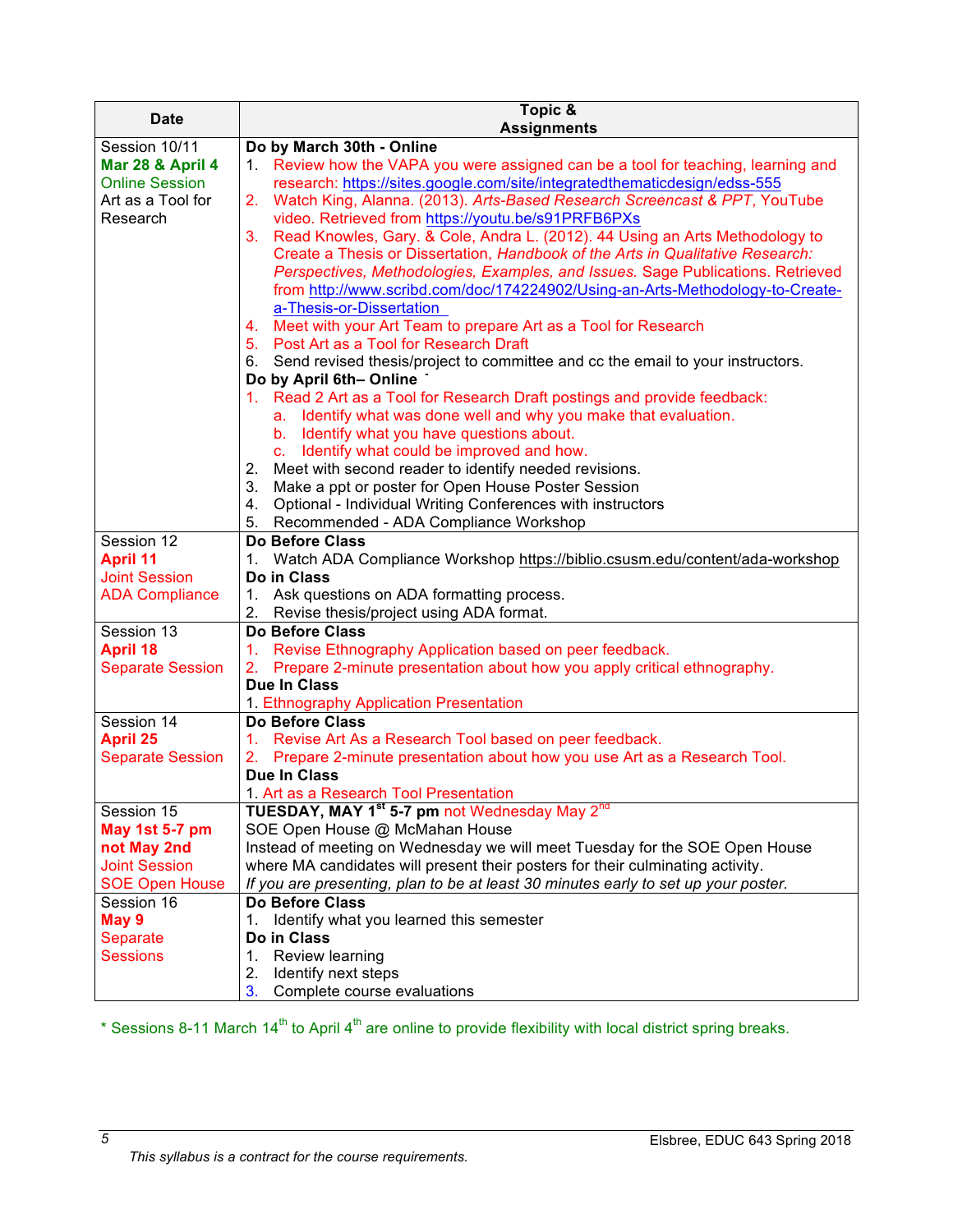## <span id="page-7-0"></span>**COURSE REQUIREMENTS AND GRADED COURSE COMPONENTS**

#### <span id="page-7-1"></span>**Course Assignments**

#### **Social Justice Teaching Presentation** 40 points Due Week 7 – March 7th

This is assignment is a collaborative presentation. Each group will be assigned an ethnography case study participant in Connie North's (2009) *Teaching for Social Justice? Voices from the Front Lines* study: Margaret, Joe, Julia, or Paul. Each participant represent different approaches to literacy: functional. relational, critical, and democratic.

Each team will present:

- 1. Participant's identity, teaching position, school setting/population, experiences as a teacher
- 2. Participant's position in terms of philosophy, politics, research, insider/outsider researcher, and other areas of that apply
- 3. Participant's evidence of teaching for social justice: actions, words, and objects that represent their approach to literacy: functional. relational, critical, and/or democratic literacy
- 4. How the data was collected, analyzed, and presented for their participant.

**Ethnography Application** 30 points Week 8: March 16th online & Week 13: April 18<sup>th</sup> presentation This assignment can be done individually or as a group assignment. Describe in a 1-2 page essay/list or 2 minute video how you will apply the use of critical ethnography to your:

- 1. Culminating Experience Conduction Research for Thesis and/or Curriculum Project Design
- 2. Teaching Curriculum content material
- 3. Teaching Instruction Activity teaching strategies and learning processes
- 4. Student Assessment data collection, feedback, revisions

There are two deadlines for this assignment: draft and presentation. You will post draft for peer feedback online Week 9: March 16<sup>th</sup> & then you will make revisions to present in class Week 13: April 18th.

**Art as a Tool for Research** 30 points Week 10: March 30th online & Week 14th April 25<sup>th</sup> presentation This assignment can be done individually or as a group assignment. Address in 1-2 pages or 1-2 minute video in the form of visual or performing art: an essay, list, narrative, poem, music, dance/movement, theatrical performance, photo essay, or visual art. Assignment should use artful ways to demonstrate how art is a tool for research and address the following:

- 1. Collect data
- 2. Analyze data
- 3. Present data

Identify if the art is used for consumption or production to construct knowledge.

There are two deadlines for this assignment: draft and presentation. You will post this for feedback online Week 11: March 30<sup>th</sup> and then you will make revisions and present in class Week 14: April 25th.

## <span id="page-7-2"></span>**Grading Standards – Grading Scale**

- $A = 93-100$
- $A- = 90-92$
- $B_{+} = 87 89$
- $B = 83 86$
- $B 80 82$  $C+ = 77-79$
- $C = 73-76$
- $C- = 70-72$
- $D = 60-69$
- $F = 0.59$

**You will not earn credit toward your MA if you do not earn a C or higher.**

## <span id="page-7-3"></span>**Final Exam Statement**

There is no final exam for this course.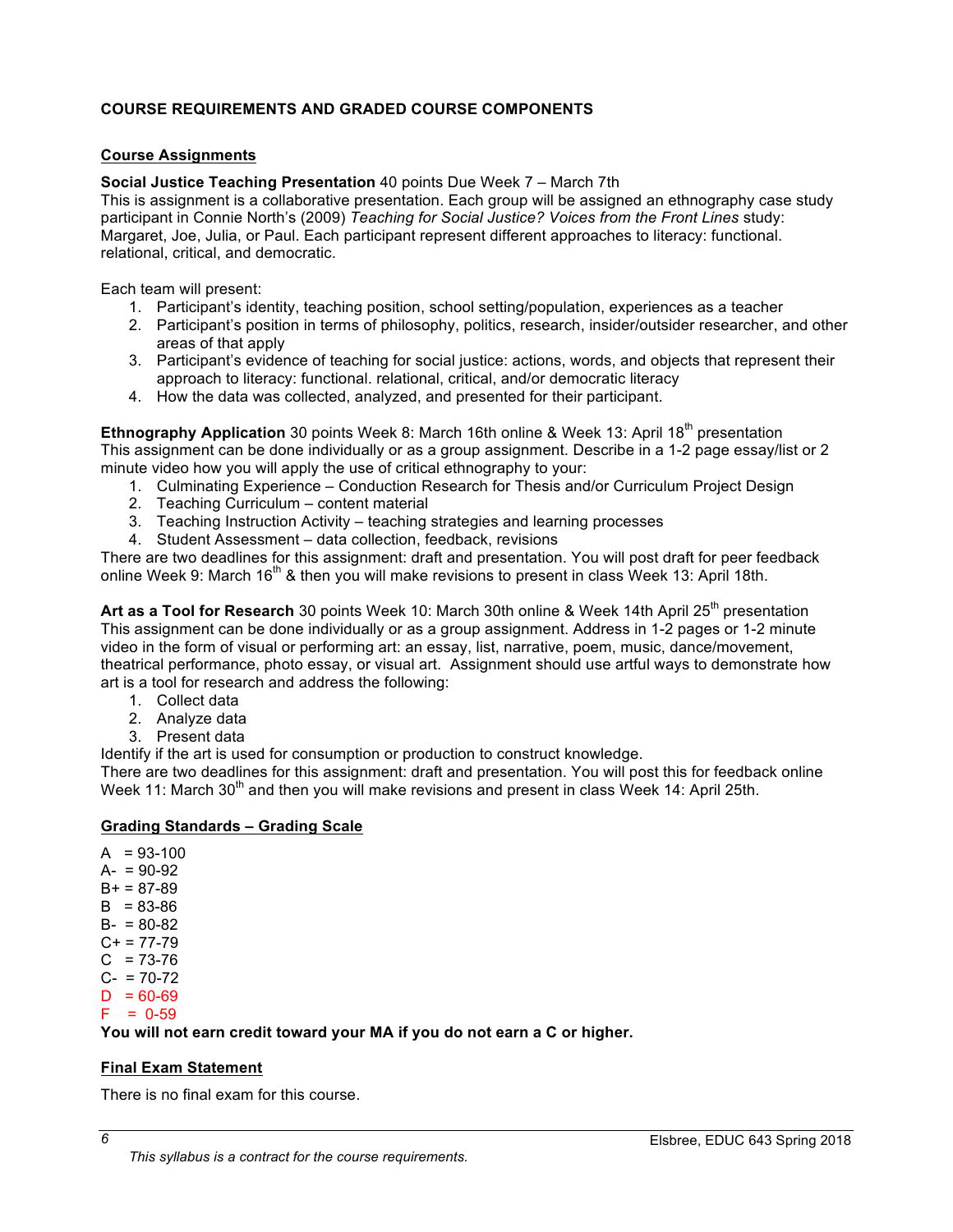## <span id="page-8-0"></span>**School of Education/Course Attendance Policy**

Due to the dynamic and interactive nature of courses in the School of Education, all candidates (course participants) are expected to attend all classes and participate actively. At a minimum, candidates (course participants) must attend more than 80% of class time, or s/he may not receive a passing grade for the course at the discretion of the instructor. Individual instructors may adopt more stringent attendance requirements. Should the candidate (course participants) have extenuating circumstances, s/he should contact the instructor as soon as possible. *(Adopted by the COE Governance Community, December, 1997).*

You are allowed one free absence with no consequences. Other absences will require make-up work.

## <span id="page-8-1"></span>**Policy on Late/Missed Work**

Late assignments are not encouraged, but life happens. A 2% per day penalty will be applied to late work.

#### <span id="page-8-2"></span>**Student Collaboration Policy**

MA candidates may collaborate, but will need to identify each member's contribution for the assignment.

## <span id="page-8-3"></span>**GENERAL CONSIDERATIONS**

#### <span id="page-8-4"></span>**CSUSM Academic Honesty Policy**

Students will be expected to adhere to standards of academic honesty and integrity, as outlined in the Student Academic Honesty Policy. All assignments must be original work, clear and error-free. All ideas/material that are borrowed from other sources must have appropriate references to the original sources. Any quoted material should give credit to the source and be punctuated accordingly.

Academic Honesty and Integrity: Students are responsible for honest completion and representation of their work. Your course catalog details the ethical standards and penalties for infractions. There will be zero tolerance for infractions. If you believe there has been an infraction by someone in the class, please bring it to the instructor's attention. The instructor reserves the right to discipline any student for academic dishonesty, in accordance with the general rules and regulations of the university. Disciplinary action may include the lowering of grades and/or the assignment of a failing grade for an exam, assignment, or the class as a whole.

Incidents of Academic Dishonesty will be reported to the Dean of Students. Sanctions at the University level may include suspension or expulsion from the University.

Refer to the full Academic Honesty Policy at: [http://www.csusm.edu/policies/active/documents/Academic\\_Honesty\\_Policy.html](http://www.csusm.edu/policies/active/documents/Academic_Honesty_Policy.html)

## <span id="page-8-5"></span>**Plagiarism**

*7*

As an educator, it is expected that each candidate (course participant) will do his/her own work, and contribute equally to group projects and processes. Plagiarism or cheating is unacceptable under any circumstances. If you are in doubt about whether your work is paraphrased or plagiarized see the Plagiarism Prevention for Students website [http://library.csusm.edu/plagiarism/index.html.](http://library.csusm.edu/plagiarism/index.html) If there are questions about academic honesty, please consult the University catalog.

#### **Students with Disabilities Requiring Reasonable Accommodations**

Students with disabilities who require reasonable accommodations must seek approval for services by providing appropriate and recent documentation to the Office of Disability Support Services (DSS). This office is in Craven Hall 4300, contact by phone at (760) 750-4905, or TTY (760) 750-4909. Students authorized by DSS to receive reasonable accommodations should meet with their instructor during office hours. Alternatively, in order to ensure confidentiality, in a more private setting.

*This syllabus is a contract for the course requirements.*